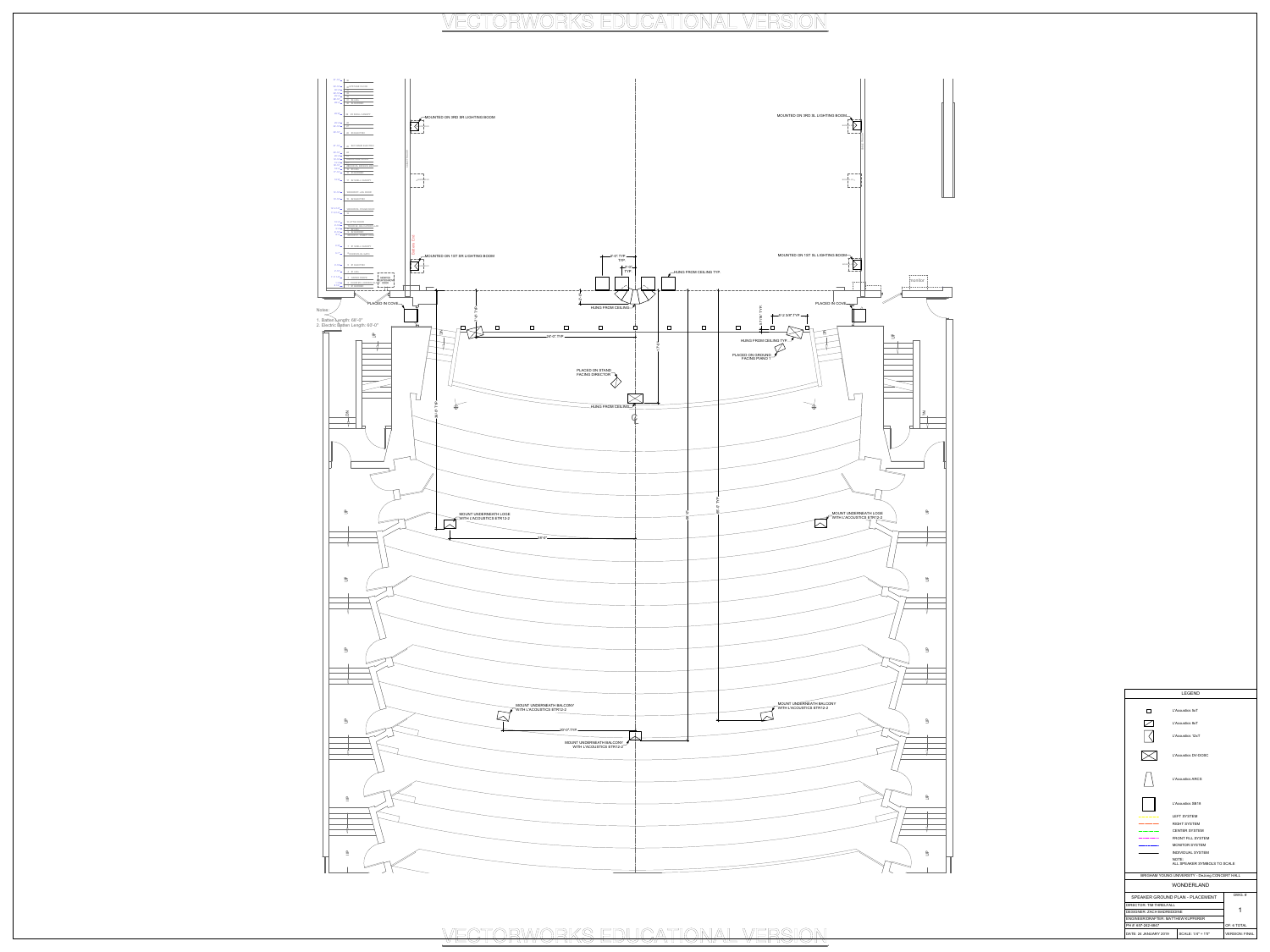## L'Acoustics SB18  $------$  LEFT SYSTEM



BRIGHAM YOUNG UNIVERSITY - DeJong CONCERT HALL WONDERLAND SPEAKER GROUND PLAN - COVERAGE 2 DIRECTOR: TIM THRELFALL DESIGNER: ZACH BADREDDINE PH #: 657-242-6847 ENGINEER/DRAFTER: MATTHEW KUPFERER OF: 6 TOTAL DWG. # INDIVIDUAL SYSTEM ALL SPEAKER SYMBOLS TO SCALE

DATE: 24 JANUARY 2019 SCALE: 1/4" = 1'0" VERSION: FINAL

### LEGEND

L'Acoustics 5xT L'Acoustics 8xT L'Acoustics 12xT L'Acoustics DV-DOSC

 $\Box$ 

 $\sum$ 

 $\boxtimes$ 

 $\overline{\phantom{a}}$ 

 $\mathcal{L}_{\text{max}}$  and a sequence of the second second  $\mathcal{L}_{\text{max}}$ 

L'Acoustics ARCS

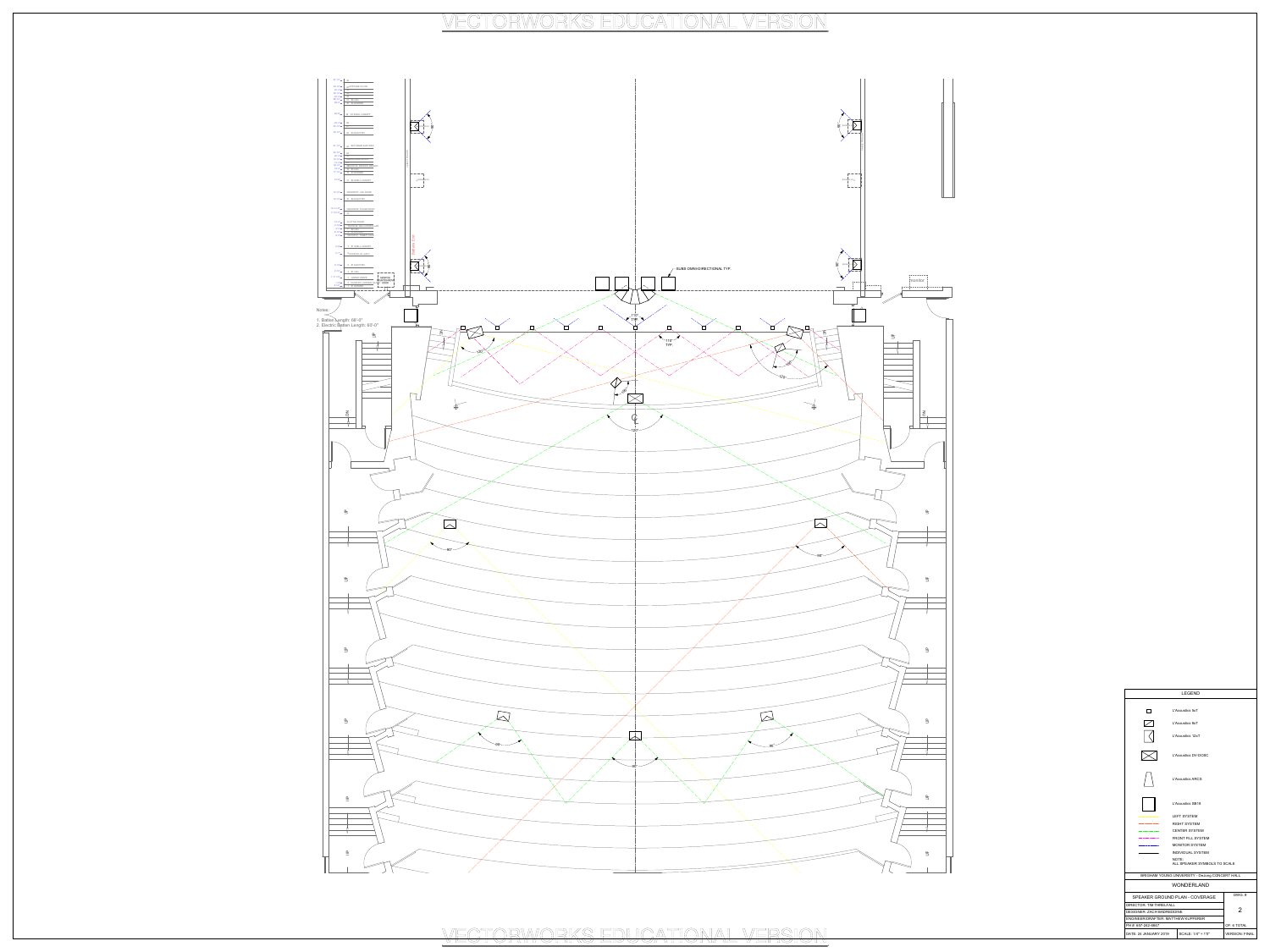

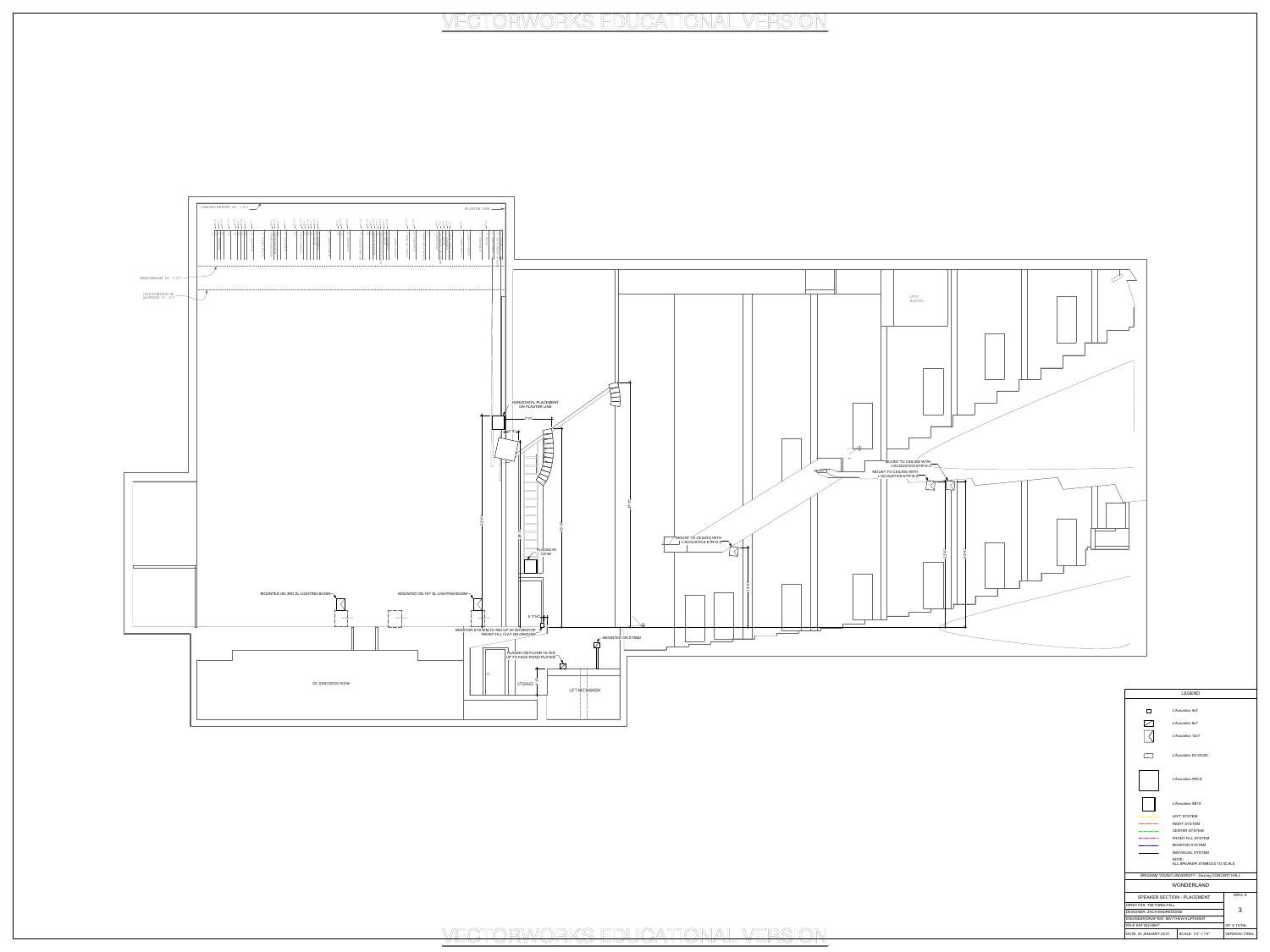

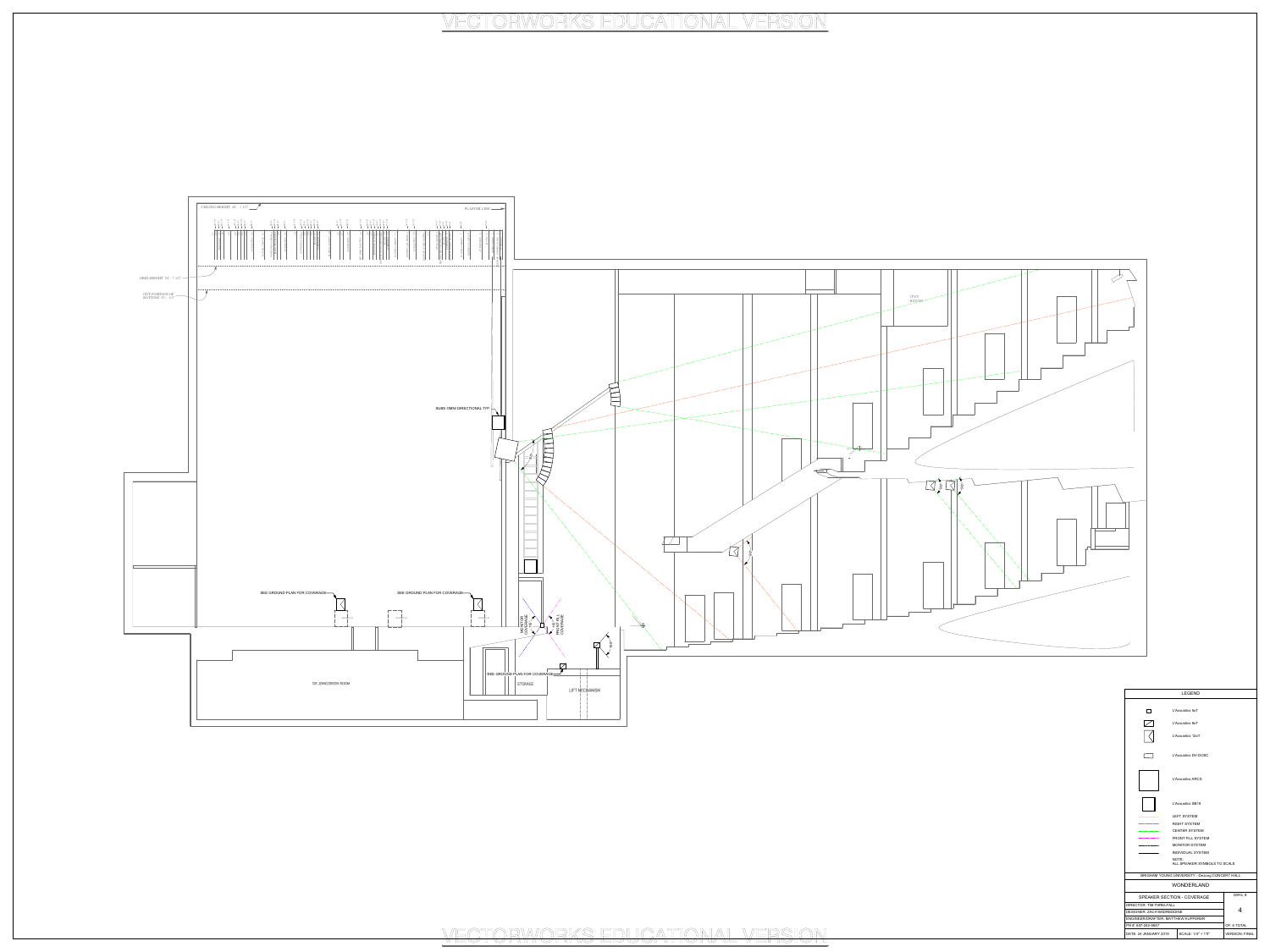- ALL CHAIRS, STANDS, AND RISERS TO BE PLACED BY STAGE CREW - ALL MICS, SNAKES, STAGEBOXES, AMPS, AND OTHER CABLING TO BE PLACED BY SOUND CREW - DESIGNER WILL CHECK MICROHONE PLACEMENT AFTER ALL OTHER GEAR HAS BEEN PLACED - DRUMMER/PERCUSSION TEAM RESPONSIBLE FOR PLACING DRUMS/PERCUSSION EQUIPMENT

- 0'0" ELEVATION FOR THIS DRAWING IS THE STORAGE ROOM FLOOR - THE LIFT WILL BE SET TO 4'0", WITH STAIR UNITS ON EITHER SIDE



- ALL RISERS WILL BE 1'6"H x 8'W x 3'6"D - DRUM SHIELD WILL HAVE ACOUSTIC PANELING ON ALL SURFACES EXCEPT FOR THE 3 PANELS FACING THE CONDUCTOR

- ACOUSTIC PANELING WILL BE PLACED ON TOP OF DRUM SHIELD - EVERY STAND IS TO HAVE A STAND LIGHT

| <b>LEGEND</b>                             |                    |                                                |  |  |  |
|-------------------------------------------|--------------------|------------------------------------------------|--|--|--|
|                                           |                    | <b>MIC STAND</b>                               |  |  |  |
|                                           |                    | DPA 4099 (MOUNTED TO INSTRUMENT)               |  |  |  |
|                                           |                    | <b>8XT SPEAKER</b>                             |  |  |  |
|                                           |                    | <b>CHAIR</b>                                   |  |  |  |
|                                           | <b>MUSIC STAND</b> |                                                |  |  |  |
|                                           | <b>DRUM SHIELD</b> |                                                |  |  |  |
|                                           |                    | <b>SNAKE</b>                                   |  |  |  |
|                                           |                    | <b>STEREO DI</b>                               |  |  |  |
|                                           |                    | BRIGHAM YOUNG UNIVERSITY - DeJong CONCERT HALL |  |  |  |
|                                           |                    | <b>WONDERLAND</b>                              |  |  |  |
| DWG.#<br><b>PIT LAYOUT</b>                |                    |                                                |  |  |  |
| <b>DIRECTOR: TIM THRELFALL</b>            |                    |                                                |  |  |  |
| 5<br><b>DESIGNER: ZACH BADREDDINE</b>     |                    |                                                |  |  |  |
| <b>ENGINEER/DRAFTER: MATTHEW KUPFERER</b> |                    |                                                |  |  |  |
| OF: 6 TOTAL<br>PH #: 657-242-6847         |                    |                                                |  |  |  |
| DATE: 24 JANUARY 2019                     | SCALE: 1/2" = 1'0" | <b>VERSION: FINAL</b>                          |  |  |  |

# VECTORWORKS EDUCATIONAL VERSION